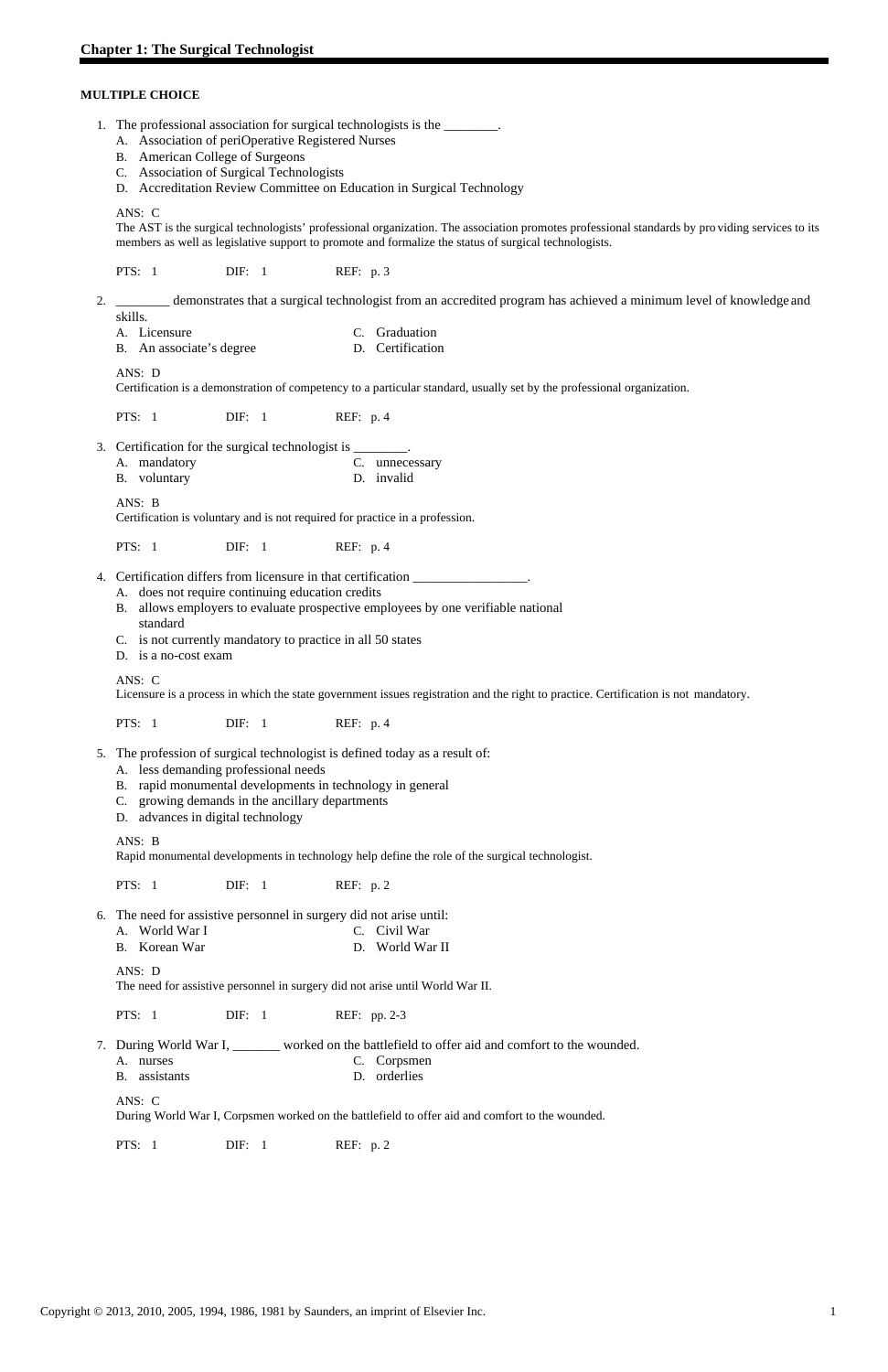8. A new profession was born in the Army for the Corpsman; it was named: A. Corpsman I C. CST B. nurse D. ORT ANS: D ORT, operating room technician, was a new profession born in the Army for the Corpsman. PTS: 1 DIF: 1 REF: pp. 2-3 9. Registered nurses continued to fill the role of the scrub, or 'instrument," nurse until about: A. 1970 C. 1966 B. 1965 D. none of the above ANS: B RNs continued to fill the role of the scrub, or instrument, nurse until 1965. PTS: 1 DIF: 1 REF: p. 3 10. The Association of Operating Room Nurses (AORN) published a book called: A. The Role of the Operating Room Technician B. Teaching in the Operating Room C. Teaching the Operating Room Technician D. Surgical Techniques for Operating Room Technician ANS: C The Association of Operating Room Nurses (AORN) published a book called Teaching the Operating Room Technician. PTS: 1 DIF: 1 REF: p. 3 11. In \_\_\_\_\_\_\_\_\_\_\_ the AORN board of directors created the A. 1968, Association of Operating Room Technicians B. 1965, Association of Operating Room Technicians C. 1968, Association of Operating Room Nurses D. 1967, Association of Operating Room Nurses ANS: C In 1968, the AORN board of directors created the Association of Operating Room Nurses. PTS: 1 DIF: 1 REF: p. 3 12. AORT stands for: A. Association of Operating Radiology Technician B. Association of Ophthalmic Register Technician C. Association of Operating Respiratory Technician D. Association of Operating Room Technicians ANS: D AORT stands for Association of Operating Room Technicians. PTS: 1 DIF: 1 REF: p. 3 13. In an effort to formalize technologist's education, AORT created two new committees, which are the Joint Review Committee and the: A. AST C. CST B. LCC-ST D. CORT-ST ANS: B In an effort to formalize technologist's education, AORT created two new committees, the Joint Review Committee and the Liaison Council on Certification for the Surgical Technologist (LCC-ST). PTS: 1 DIF: 1 REF: pp. 3-4 14. The surgical technologist's professional organization that supports students and graduates is: A. LCC C. AST

- B. CST D. none of the above
- 

ANS: C

The surgical technologist's professional organization that supports students and graduates is the Association of Surgica l Technologists (AST).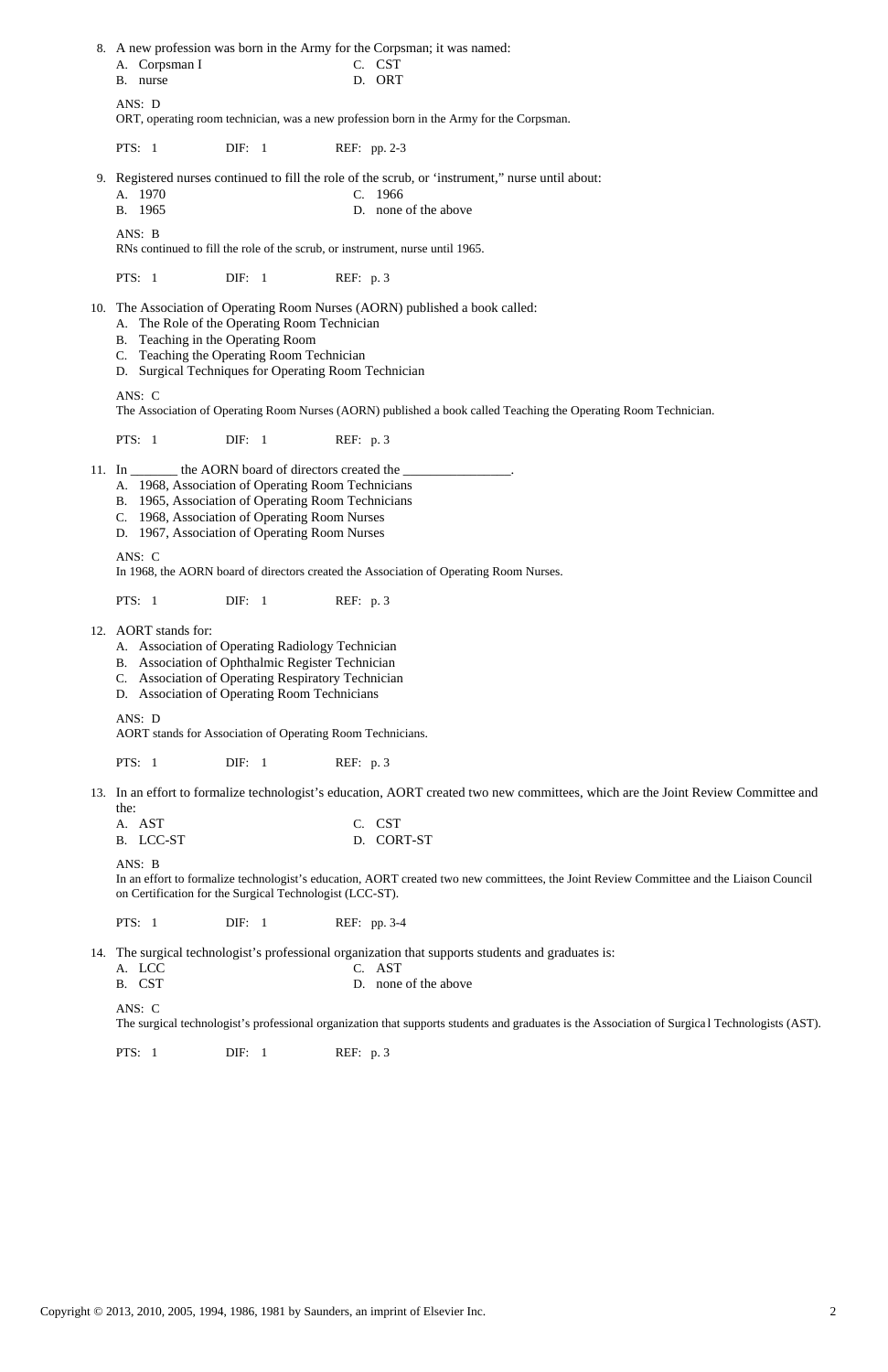- 15. At the national level, AST provides the following support to students and graduates of surgical technologist and teaching institutions and the public:
	- A. maintains practice standards, code of ethics, and code of conduct for the surgical technologist
	- B. publishes a professional journal, *The Surgical Technologist*
	- C. holds annual conferences for surgical technologist and educators
	- D. all the above

## ANS: D

At the national level, AST provides the following support to student and graduate of surgical technologist, the public, and teaching institutions: maintains practice standards, code of ethics, and code of conduct for the surgical technologist; publishes a professiona l journal, The Surgical Technologist; and holds Annual Conferences for surgical technologist and educators.

PTS: 1 DIF: 1 REF: p. 3

- 18. The Accreditation Review Council on Education in Surgical Technology and Surgical Assisting (ARC/STSA) provides educational recommendations and \_\_\_\_\_\_\_\_\_\_\_ required for accreditation of programs in surgical technology and surgical first assisting.
	- A. guidelines C. standards
	- B. rules D. grades
- 16. It is important for students to become active members of AST to promote:
	- A. standards of the profession
	- B. the Association of Surgical Technology
	- C. the Accrediting Review Council on Education in Surgical Technology
	- D. themselves

ANS: A

It is important for surgical technology students to become active members of the AST and to promote the standards of the profession.

PTS: 1 DIF: 1 REF: p. 3

- 20. Accreditation is granted to a school only after:
	- A. review of curriculum C. after council review at the end of year
	- B. full on-site visit D. curriculum is submitted
- 17. As a body of professionals, surgical technologists are supported by a number of key organizations and partners. Each has a designated role in:
	- A. certification, standards, continuing education, and promotion
	- B. continuing education, promotion, standards, and accreditation
	- C. standards, continuing education, accreditation, and promotion
	- D. promotion, certification, accreditation, and continuing education

ANS: D

As a body of professionals, surgical technologists are supported by a number of key organizations and partners. Each has a designated role in promotion, certification, accreditation, and continuing education.

PTS: 1 DIF: 1 REF: p. 3

ANS: C

The Accreditation Review Council on Education in Surgical Technology and Surgical Assisting (ARC/STSA) provides educational standards and recommendations required for accreditation of programs in surgical technology and surgical first assisting.

PTS: 1 DIF: 1 REF: p. 3

19. Which of the following organizations oversees certification and credentialing for the surgical technologist?

| A. AORN | C. NBSTSA |
|---------|-----------|
| B. AST  | D. CAAHEP |

ANS: C

The National Board of Surgical Technology and Surgical Assisting (NBSTSA) oversees certification and credentialing of surgical technologist and surgical assistants.

PTS: 1 DIF: 1 REF: pp. 3-4

ANS: B

Accreditation is granted to a school only after a full on-site evaluation of the program and its facilities to ensure co mpliance with ARC/STSA

standards.

PTS: 1 DIF: 1 REF: p. 3

#### 21. Surgical technologists are trained in:

A. 2-year colleges C. proprietary certificate programs B. military D. all the above

ANS: D

Surgical technologists are trained in 2-year colleges, the military, and proprietary certificate programs.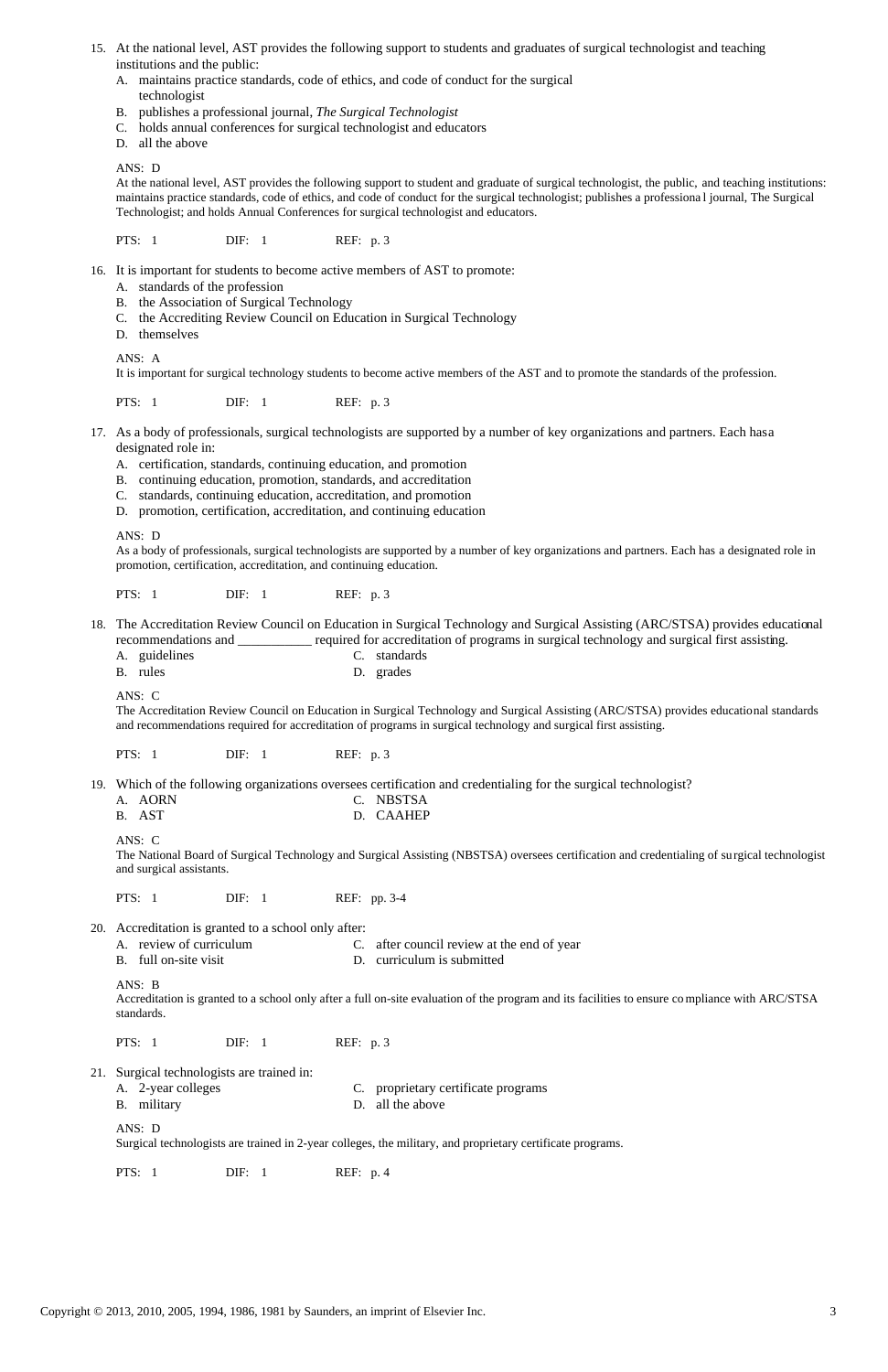- A. for-profit C. semi-profit
- B. nonprofit D. none of the above

22. The Accrediting Bureau of Health Education Schools (ABHES) is another \_\_\_\_\_\_\_\_\_\_ accrediting body.

ANS: B

ABHES is another nonprofit accrediting body.

PTS: 1 DIF: 1 REF: p. 3

- 23. Certification through the Association of Surgical Technologist requires:
	- A. graduation from an ABHES-accredited school
	- B. graduation from an Armed Forces program
	- C. graduation from a CAAHEP-accredited school
	- D. all the above

## ANS: D

Certification through the Association of Surgical Technologist requires graduation from an CAAHEP-accredited school, ABHES-accredited school, and federally sponsored Armed Forces program.

PTS: 1 DIF: 1 REF: p. 4

24. Certification demonstrates:

- A. standard of knowledge
- B. advanced level competencies
- C. understanding of the principles and practices of surgery
- D. support for NBSTSA

#### ANS: A

Certification demonstrates a standard of knowledge and understanding of the principles of surgical technology.

PTS: 1 DIF: 1 REF: p. 4

- 25. To be eligible to take the certification exam, the applicant must meet all requirements EXCEPT:
	- A. be a graduate of an accredited program (ABHES and CAAHEP)
	- B. currently be a CST
	- C. be a graduate of military program
	- D. have 7 of the last 10 years documented scrub experience

## ANS: D

Individuals must be a graduate of an accredited program (CAAHEP and ABHES), currently a CST, and a graduate from a military program.

PTS: 1 DIF: 1 REF: p. 4

26. The National Center for Competency Test requires applicants to have the following:

- A. high school diploma or GED
- B. be a graduate of formal operating room technician (ORT) training program
- C. A and B
- D. none of the above

### ANS: C

NCCT applicants must have a high school diploma or GED, be a graduate of an ORT training program, and have 7 years of validated scrub experience within the past 10 years.

PTS: 1 DIF: 1 REF: p. 4

- 27. Suzie has taken the CST exam and passed. For Suzie to keep her certification without retaking the exam, she must do one of the following:
	- A. attend the national conference
	- B. maintain continuing education (CE) credits
	- C. nothing
	- D. attend all state meetings

#### ANS: B

CE credits provide an opportunity for professionals to improve their knowledge and competency.

| PTS: 1<br>$\text{DIF:} \quad 1$ | REF: p. 4 |
|---------------------------------|-----------|
|---------------------------------|-----------|

- 28. The stated goals of a career ladder are primarily to do all the following EXCEPT:
	- A. improve patient care
	- B. promote accountability
	- C. encourage employer recognition of the surgical technologist
	- D. encourage experienced surgical technologists to contribute to the professional growth of their own career

# ANS: D

The stated goals of a career ladder are primarily to improve patient care, encourage employer recognition of the surgical technologist, promote accountability, increase the visibility of the surgical technologist's role in the health care facility, and encourage e xperienced surgical technologists to contribute to the professional growth of others.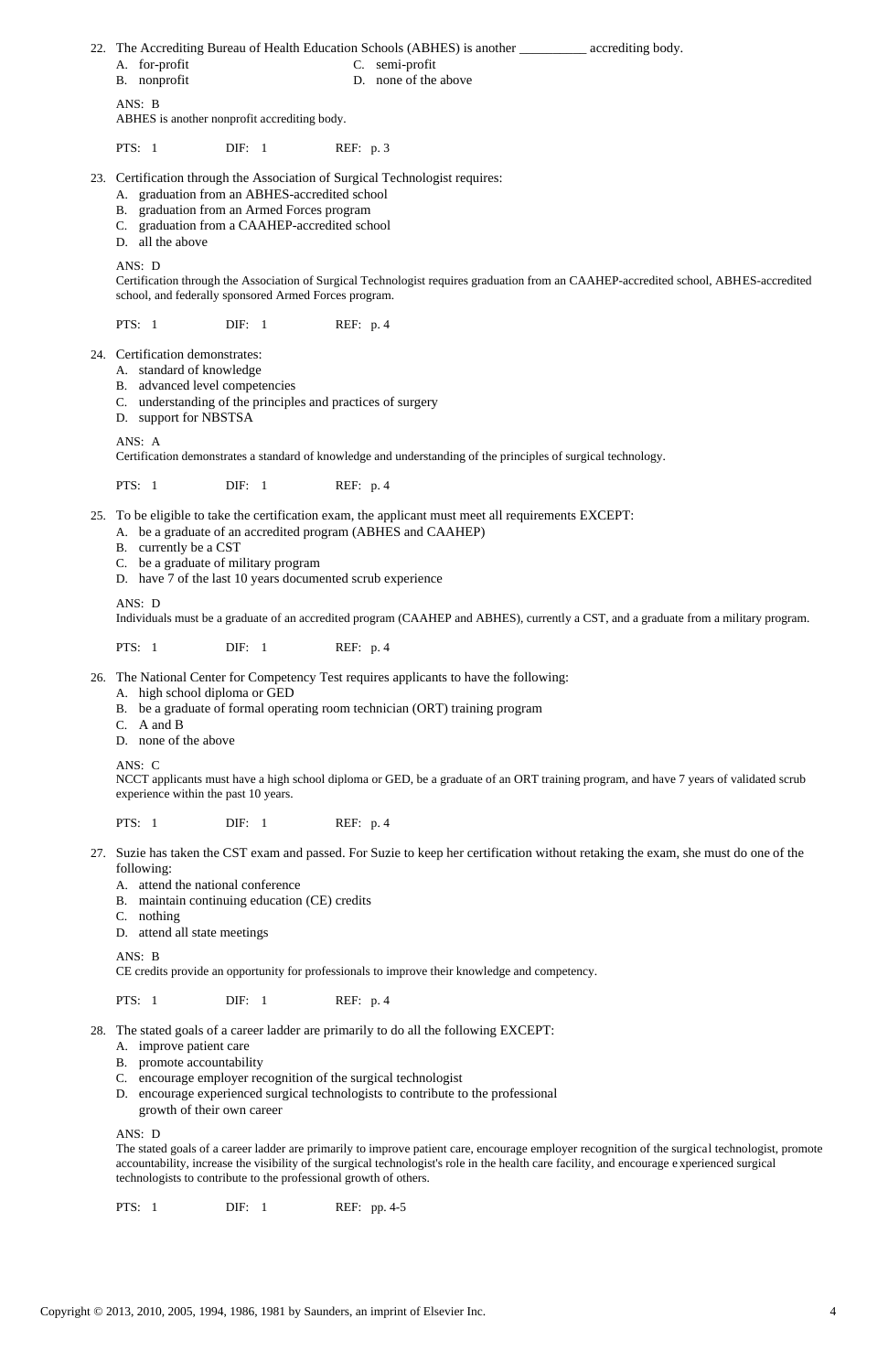- A. assistant C. circulator
- B. scrub D. surgeon

29. The nonsterile member of the surgical team is called:

ANS: C

The circulator is a nonsterile team member.

PTS: 1 DIF: 1 REF: p. 6

30. The surgical technologist who works in a hospital or other facility that provides 24-hour care is usually required to:

|  | A. take a break every hour | C. nothing |
|--|----------------------------|------------|
|  |                            |            |

B. be on "call" D. none of the above

ANS: B

The surgical technologist who works in a hospital or other facility that provides 24-hour care is usually required to be on "call."

PTS: 1 DIF: 1 REF: p. 6

- 31. The larger picture casts the surgical technologist's role as a combination of four main areas of health care and technology EXCEPT: A. educator and preceptor
	- B. participant in leadership and management
	- C. patient care provider in the perioperative setting
	- D. specialist in sterilization

ANS: D

The larger picture casts the surgical technologist's role as a combination of four main areas of health care and technol ogy: assistant in surgical procedures as part of the surgical team; specialist in the preparation, handling, and use of surgical devices, equipment, and instruments; patient care provider in the perioperative setting; participant in leadership and management, and educator and preceptor.

PTS: 1 DIF: 1 REF: p. 7

- A. Someone highly trained C. A professional
- B. Someone who uses his or her skills D. Surgical technologist

- A. Patients' trust C. Doctors' trust
- B. Staff trust D. Public trust

 32. James is a new graduate, and he is looking for a job in surgical technology. Career services has met with him and had him fill out applications for the following jobs. Of the following job fields, which one does James not qualify for as a new graduate?

A. CST

- B. central processing manager
- C. VA hospital, ST position
- D. specialty technician
- E. research and development representative
- F. medical industrial representative
- G. educator

ANS: G

RATIONALE Public trust means that patients, their families, and others in the care environment maintain a high level of confidence in the professionals who care for them. Entry-level certification plus at least 2 years of experience in surgery are the minimum requirements for an educator position.

PTS: 1 DIF: 1 REF: p. 8

 33. \_\_\_\_\_\_\_\_\_\_\_ has particular attributes, attitude, and behavior that reflect a high standard of accountability, ethics, honesty, and respect for people.

ANS: C

Professionals have particular attributes, attitude, and behavior that reflect a high standard of accountability, ethics, honesty, and respect for people.

PTS: 1 DIF: 1 REF: p. 8

 34. \_\_\_\_\_\_\_\_\_\_ means that patients, their families, and others in the care environment maintain a high level of confidence in the professionals who care for them.

ANS: D

Public trust means that patients, their families, and others in the care environment maintain a high level of confidence in the professionals who

care for them.

PTS: 1 DIF: 1 REF: p. 9

 35. \_\_\_\_\_\_\_\_\_\_\_\_\_\_\_\_\_ means to be trustworthy, reliable, and responsible, not only on the job, but at all times and in all areas of one's life.

- A. Consistency in character and behavior
- B. Personal integrity
- C. Respect for rules, regulations, and law
- D. Discretion and tact

ANS: B

Personal integrity means to be trustworthy, reliable, and responsible, not only on the job, but at all times, in all are as of one's life.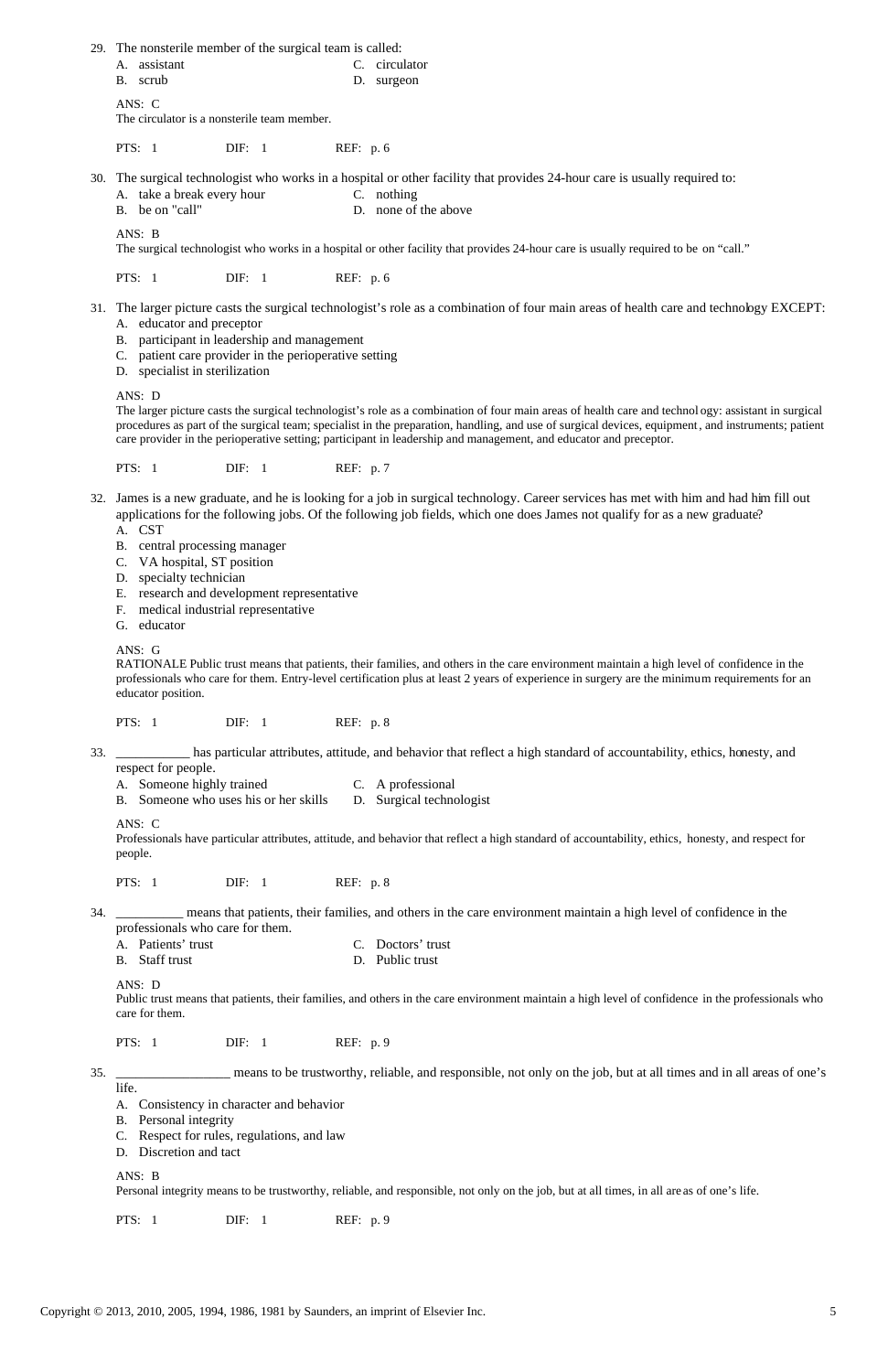- 36. \_\_\_\_\_\_\_\_\_\_ is when a professional maintains professional demeanor even under stress.
	- A. Consistency in character and behavior
	- B. Personal integrity
	- C. Respect for rules, regulations, and law
	- D. Discretion and tact

## ANS: A

Consistency in character and behavior is when a professional maintains professional demeanor even under stress.

PTS: 1 DIF: 1 REF: p. 9

 37. \_\_\_\_\_\_\_\_\_\_\_ is when health care professionals are required to comply with many types of regulations and rules, including those of their institution (school or health facility), state, and federal laws.

- A. Consistency in character and behavior
- B. Personal integrity
- C. Respect for rules, regulations, and law
- D. Discretion and tact

## ANS: C

Respect for rules, regulations, and law is when health care professionals are required to comply with many types of regulations and rules, including those of their institution (school or health facility), state, and federal laws.

PTS: 1 DIF: 1 REF: p. 9

 40. The surgical technologist can achieve career goals in a variety of settings, whether it is a high-profile institution, military post in a war zone, or a \_\_\_\_\_\_\_\_\_\_\_\_\_\_ setting.

- A. small, hospital-based C. small, community-based
- B. large, hospital-based D. large, community-based

38. \_\_\_\_\_\_\_\_\_\_\_\_\_\_\_\_ requires health professionals to work in many difficult situations requiring diplomacy and good judgment.

- 41. Suzie was working on an emergency c-section. Suzie was in a rush and did not have good \_\_\_\_\_\_\_\_\_\_\_\_\_\_\_\_, which caused her to misplace an instrument.
	- A. manual dexterity C. organizational skills
	- B. ability to concentrate D. problem-solving skills
- A. Consistency in character and behavior
- B. Personal integrity
- C. Respect for rules, regulations, and law
- D. Discretion and tact

ANS: D

Health professionals work in many difficult situations requiring discretion and tact.

PTS: 1 DIF: 1 REF: p. 9

- 42. Suzie was scheduled to scrub a total knee replacement. This case requires Suzie to have \_\_\_\_\_\_\_\_\_\_\_\_, which allows her to work quickly and deftly, sometimes with complex or very small instruments.
	- A. manual dexterity C. organizations skills
	- B. ability to concentrate D. problem-solving skills
- 39. The successful surgical technologist usually possesses the qualities of \_\_\_\_\_\_\_\_\_\_\_\_\_\_\_\_. Once the professional begins working, these qualities can be enhanced through personal growth, or they can be lost through job stress or personal crisis.
	- A. professional and personal growth
	- B. surgical conscience and sterile technique
	- C. caring and empathy
	- D. communication skills and interpersonal relations

ANS: C

A person who chooses to enter a health care profession usually has the qualities of care and empathy.

PTS: 1 DIF: 1 REF: p. 9

ANS: C

The surgical technologist can achieve career goals in a variety of settings, whether it is a high-profile institution, military post in a war zone, or a small, community-based setting.

PTS: 1 DIF: 1 REF: p. 9

ANS: C

A surgical technologist is required to have good organizational skills.

PTS: 1 DIF: 1 REF: p. 10

ANS: A

The surgical technologist must work quickly and deftly, sometimes with complex or very small instruments.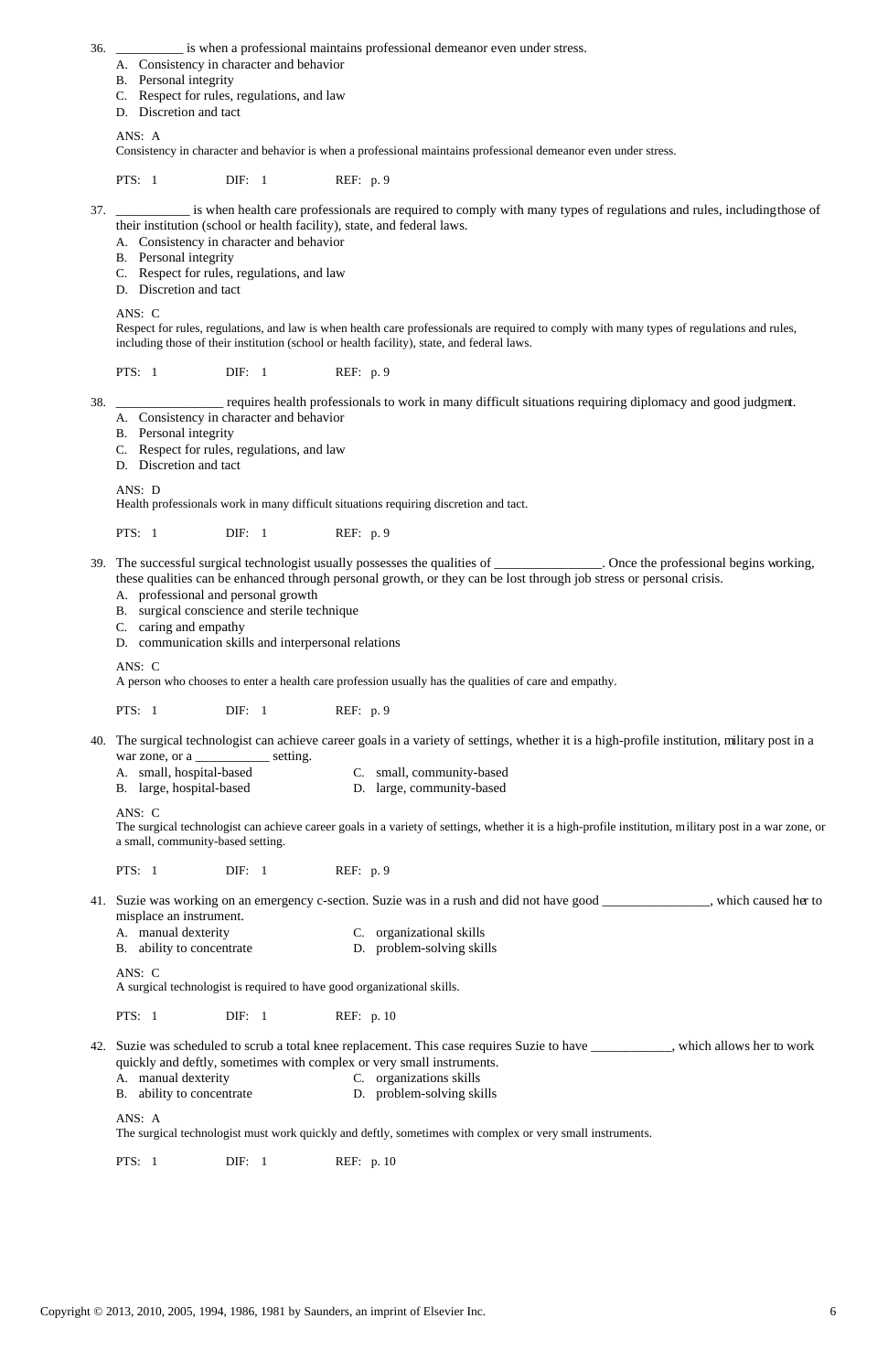## 43. The surgical technologist is in motion during most of the procedure, preparing equipment or passing instruments in the correct spatial position. This requires moderate to intense

- A. manual dexterity C. organizational skills
- B. concentration D. problem-solving skills

ANS: B

The surgical technologist is in motion during most of the procedure, preparing equipment or passing instruments in the correct spatial position. This requires moderate to intense levels of concentration.

PTS: 1 DIF: 1 REF: p. 10

## **MATCHING**

*Match each item with the correct acronym.*

| A. NBSTSA   | I. ACS    |
|-------------|-----------|
| B. ABHES    | J. RN     |
| C. ARC/STSA | K. CST    |
| D. CAAHEP   | L. NCCT   |
| E. AORN     | M. STCR   |
| F. AST      | N. LPN    |
| G. ORT      | O. LCC-ST |
| H. CFA      |           |

- 1. Surgical Technologist Circular Role
- 2. Operating Room Technician
- 3. National Board of Surgical Technology and Surgical Assisting
- 4. Association of periOperative Registered Nurses
- 5. Licensed practical nurse
- 6. Accrediting Bureau of Health Education Schools
- 7. Liaison Council on Certification for Surgical Technologist
- 8. Registered nurse
- 9. Association of Surgical Technologists
- 10. Commission on Accreditation of Allied Health Education Programs
- 11. American College of Surgeons
- 12. Certified surgical technologist
- 13. Accreditation Review Council on Education in Surgical Technology and Surgical Assisting
- 14. Certified first assistant
- 15. National Center for Competency Testing

|  | 1. ANS: M  | PTS: 1   | DIF: 2                |                | REF: p. 5  |              |
|--|------------|----------|-----------------------|----------------|------------|--------------|
|  | 2. ANS: G  | PTS: $1$ | $\text{DIF:} \quad 2$ |                |            | REF: pp. 2-3 |
|  | 3. ANS: A  | PTS: 1   | DIF: 2                |                |            | REF: pp. 3-4 |
|  | 4. ANS: E  | PTS: $1$ | DIF: 2                |                | REF: $p.3$ |              |
|  | 5. ANS: N  | PTS: $1$ | DIF: 2                |                | REF: $p.4$ |              |
|  | 6. ANS: B  | PTS: $1$ | DIF: 2                |                | REF: p. 3  |              |
|  | 7. ANS: O  | PTS: 1   | DIF: 2                |                | REF: $p.3$ |              |
|  | 8. ANS: J  | PTS: $1$ | DIF: 2                |                | REF: p. 4  |              |
|  | 9. ANS: F  | PTS: 1   | $\text{DIF:} \quad 2$ |                | REF: $p.3$ |              |
|  | 10. ANS: D | PTS: $1$ | DIF: 2                |                | REF: p. 3  |              |
|  | 11. ANS: I | PTS: 1   | DIF: 2                |                | REF: $p.1$ |              |
|  | 12. ANS: K | PTS: 1   | DIF: 2                |                | REF: p. 3  |              |
|  | 13. ANS: C | PTS: 1   | DIF: 2                |                | REF: p. 3  |              |
|  | 14. ANS: H | PTS: 1   | DIF: 2                |                | REF: p. 7  |              |
|  | 15. ANS: L | PTS: 1   | DIF:                  | $\overline{2}$ | REF: $p.4$ |              |
|  |            |          |                       |                |            |              |

*Match the definition with the role of the surgical technologist. You will use the same answer more than once.*

- A. Scrub role E. Preceptor
- 
- B. Circulator F. Instrumentation specialist
- C. ST circulating role G. Leadership and management

- 16. Maintain retraction of tissue
- 17. Scrub, gown, and glove self and team members
- 18. Communicate effectively with surgeon to prevent errors, such as passing the wrong instrument or passing it in the wrong position
- 19. Nonsterile team member who assists the RN
- 20. Assist with hemostasis as directed by the surgeon
- 21. Specialist in the preparation, handling, and use of instruments
- 22. Irrigating the surgical wound, especially in microsurgery
- 23. Teaching others while scrubbed
- 24. Pursue an advanced degree in hospital administration and management
- 25. Skills and knowledge required for this role are the processes of sterilization and disinfection, inspection of and troubleshooting equipment, and assembly of instrument tray
- 26. Maintain a "dry" surgical site by operating suction devices and appropriate use of surgical sponge
- 27. Ensure patient chart, including results of diagnostic procedures, permits, and preoperative checklist, accompanies the patient into surgery
- 28. Prepares instruments and supplies on the sterile field
- 29. Role is fulfilled by a registered nurse